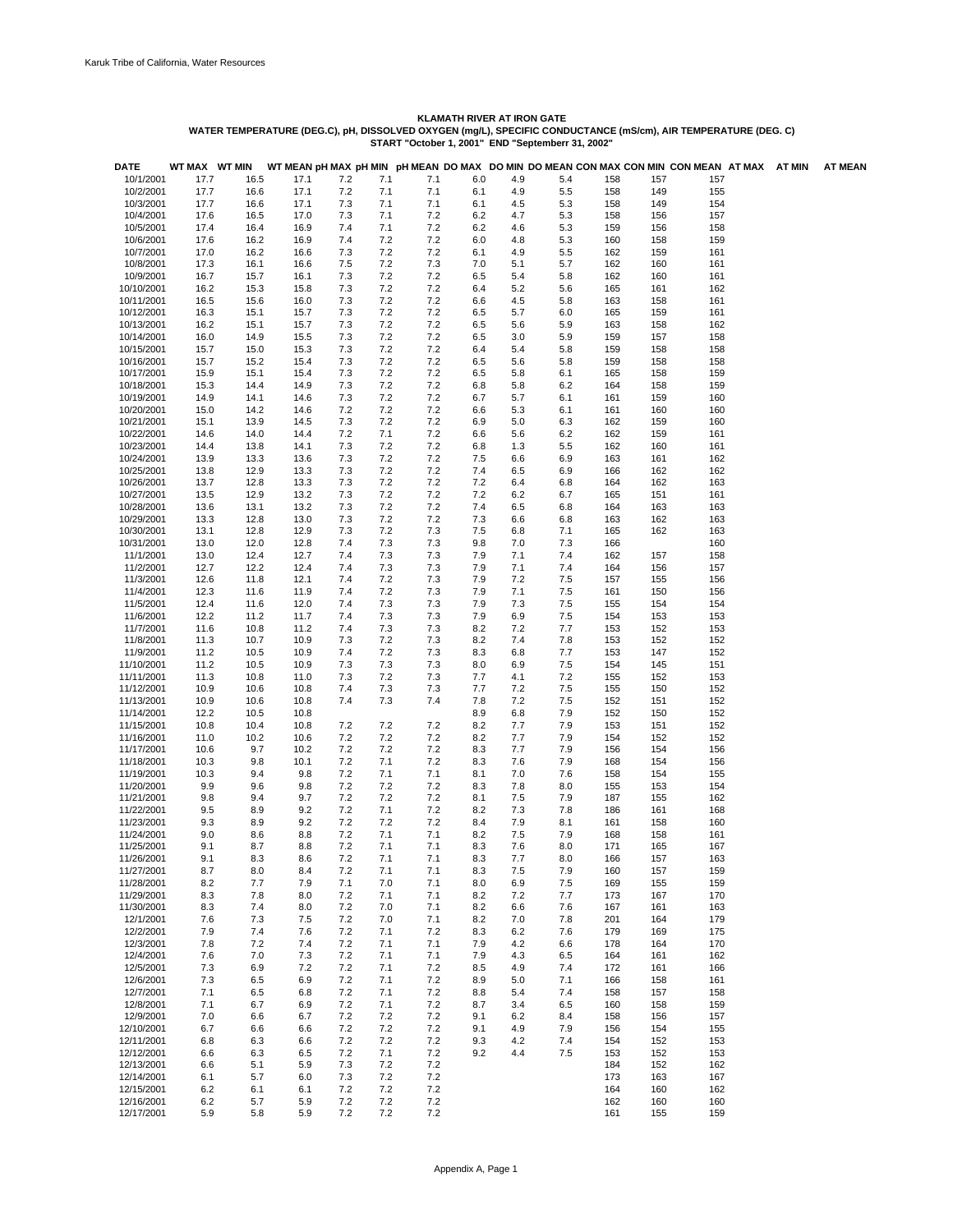| <b>DATE</b>          | WT MAX WT MIN |            |            |            |            |            |              |              |              |            |            | WT MEAN pH MAX pH MIN pH MEAN DO MAX DO MIN DO MEAN CON MAX CON MIN CON MEAN AT MAX |             | AT MIN           | <b>AT MEAN</b>   |
|----------------------|---------------|------------|------------|------------|------------|------------|--------------|--------------|--------------|------------|------------|-------------------------------------------------------------------------------------|-------------|------------------|------------------|
| 12/18/2001           | 6.0           | 5.8        | 5.9        | 7.2        | 7.2        | 7.2        |              |              |              | 158        | 153        | 156                                                                                 |             |                  |                  |
| 12/19/2001           | 5.8           | 5.4        | 5.6        | 7.2        | 7.2        | 7.2        |              |              |              | 156        | 154        | 155                                                                                 |             |                  |                  |
| 12/20/2001           | 5.7           | 5.6        | 5.6        | 7.2        | 7.2        | 7.2        |              |              |              | 156        | 155        | 156                                                                                 |             |                  |                  |
| 12/21/2001           | 5.6           | 5.4        | 5.5        | 7.2        | 7.2        | 7.2        |              |              |              | 158        | 152        | 156                                                                                 |             |                  |                  |
| 12/22/2001           | 5.6           | 5.3        | 5.4        | 7.2        | 7.2        | 7.2        |              |              |              | 160        | 152        | 156                                                                                 |             |                  |                  |
| 12/23/2001           | 5.4           | 5.1        | 5.2        | 7.2        | 7.2        | 7.2        |              |              |              | 159        | 153        | 155                                                                                 |             |                  |                  |
| 12/25/2001           | 5.4           | 5.2        | 5.3        | 7.2        | 7.2        | 7.2        |              |              |              | 158        | 153        | 155                                                                                 |             |                  |                  |
| 12/26/2001           | 5.4           | 5.2        | 5.3        | 7.2        | 7.2        | 7.2        |              |              |              | 158        | 152        | 153                                                                                 |             |                  |                  |
| 12/27/2001           | 7.7           | 5.0        | 5.2        | 7.2        |            | 7.2        |              |              |              | 152        | 144        | 149                                                                                 |             |                  |                  |
| 12/28/2001           | 5.3           | 4.9        | 5.1        | 7.2        | 7.2        | 7.2        | 10.3         | 10.1         | 10.2         | 146        | 145        | 145                                                                                 |             |                  |                  |
| 12/29/2001           | 5.5           | 5.2        | 5.3        | 7.3        | 7.2        | 7.2        | 10.3         | 9.8          | 10.2         | 147        | 145        | 146                                                                                 |             |                  |                  |
| 12/30/2001           | 5.3           | 5.0        | 5.2        | 7.3        | 7.2        | 7.2        | 10.4         | 10.1         | 10.3         | 151        | 144        | 146                                                                                 |             |                  |                  |
| 12/31/2001           | 5.4           | 5.2        | 5.3        | 7.3        | 7.2        | 7.2        | 10.5         | 10.2         | 10.4         | 152        | 145        | 148                                                                                 |             |                  |                  |
| 1/1/2002             | 5.5           | 5.2        | 5.3        | 7.2        | 7.2        | 7.2        | 10.5         | 10.2         | 10.3         | 149        | 148        | 148                                                                                 |             |                  |                  |
| 1/2/2002             | 5.6           | 5.4        | 5.5        | 7.3        | 7.2        | 7.2        | 10.5         | 10.0         | 10.4         | 150        | 149        | 149                                                                                 |             |                  |                  |
| 1/3/2002             |               |            |            |            |            |            |              |              |              |            |            |                                                                                     |             |                  |                  |
| 1/4/2002             | 4.9           | 4.7        | 4.8        | 7.3        | 7.3        | 7.3        | 11.2         | 10.8         | 10.9         | 146        | 145        | 145                                                                                 |             |                  |                  |
| 1/5/2002             | 5.1           | 4.8        | 5.0        | 7.4<br>7.4 | 7.3        | 7.4        | 11.1         | 11.0         | 11.0         | 148        | 145        | 146                                                                                 |             |                  |                  |
| 1/6/2002<br>1/7/2002 | 5.2<br>5.1    | 4.8<br>4.7 | 5.0<br>4.8 | 7.5        | 7.3<br>7.4 | 7.4<br>7.4 | 11.6<br>11.9 | 11.1<br>11.5 | 11.3<br>11.7 | 148<br>151 | 147<br>146 | 148<br>149                                                                          |             |                  |                  |
| 1/8/2002             | 5.1           | 4.7        | 4.9        | 7.5        | 7.4        | 7.4        | 12.1         | 11.9         | 12.0         | 156        | 150        | 153                                                                                 |             |                  |                  |
| 1/9/2002             | 4.9           | 4.6        | 4.8        | 7.4        | 7.4        | 7.4        | 12.1         | 11.8         | 12.0         | 151        | 149        | 149                                                                                 |             |                  |                  |
| 1/10/2002            |               |            |            | 7.4        | 7.4        |            |              |              | 12.1         |            |            |                                                                                     |             |                  |                  |
| 1/11/2002            | 4.9           | 4.6        | 4.8        | 7.4        | 7.4        | 7.4<br>7.4 | 12.3<br>12.4 | 11.9         | 12.3         | 150<br>152 | 148<br>150 | 149<br>151                                                                          |             |                  | 2.0              |
| 1/12/2002            | 4.8<br>5.1    | 4.6<br>4.5 | 4.7<br>4.7 | 7.4        | 7.4        | 7.4        | 12.4         | 12.0<br>12.2 | 12.3         | 152        | 149        | 150                                                                                 | 5.6<br>10.6 | $-1.1$<br>$-4.4$ | 1.8              |
| 1/13/2002            | 4.8           | 4.4        | 4.6        | 7.4        | 7.4        | 7.4        | 12.6         | 12.2         | 12.4         | 154        | 150        | 152                                                                                 | 11.1        | $-5.0$           | 0.2              |
| 1/14/2002            | 4.7           | 4.4        | 4.6        | 7.4        | 7.4        | 7.4        | 12.7         | 12.1         | 12.5         | 154        |            | 153                                                                                 | 4.4         | $-5.0$           |                  |
| 1/15/2002            | 4.6           | 4.3        | 4.4        | 7.4        | 7.4        | 7.4        | 12.8         | 12.6         | 12.7         | 156        | 152<br>151 | 153                                                                                 | 10.0        | $-7.2$           | $-0.3$<br>$-1.2$ |
| 1/16/2002            | 4.7           | 4.3        | 4.5        | 7.4        | 7.4        | 7.4        | 12.9         | 12.2         | 12.7         | 159        | 156        | 157                                                                                 | 11.1        | $-7.8$           | 0.2              |
| 1/17/2002            | 4.7           | 4.3        | 4.5        | 7.4        | 7.4        | 7.4        | 12.9         | 12.7         | 12.8         | 161        | 155        | 158                                                                                 | 9.4         | $-6.1$           | $-0.6$           |
| 1/18/2002            | 4.7           | 4.3        | 4.5        | 7.4        | 7.4        | 7.4        | 13.0         | 12.7         | 12.9         | 162        | 159        | 161                                                                                 | 9.4         | -5.6             | $-0.5$           |
| 1/19/2002            | 4.6           | 4.3        | 4.4        | 7.4        | 7.4        | 7.4        | 13.0         | 12.5         | 12.9         | 166        | 160        | 163                                                                                 | 5.6         | $-2.8$           | 0.6              |
| 1/20/2002            | 4.9           | 4.4        | 4.6        | 7.5        | 7.4        | 7.4        | 13.0         | 12.6         | 12.9         | 177        | 163        | 172                                                                                 | 11.7        | 0.0              | 6.3              |
| 1/21/2002            | 4.8           | 4.3        | 4.5        | 7.5        | 7.4        | 7.5        | 13.1         | 12.8         | 13.0         | 178        | 173        | 176                                                                                 | 7.2         | $-4.4$           | 0.8              |
| 1/22/2002            | 4.5           | 4.3        | 4.4        | 7.5        | 7.4        | 7.4        | 13.3         | 12.7         | 13.1         | 173        | 167        | 169                                                                                 | 8.9         | $-7.8$           | $-0.3$           |
| 1/23/2002            | 4.6           | 4.3        | 4.4        | 7.5        | 7.4        | 7.4        | 14.1         | 13.0         | 13.2         | 167        | 163        | 165                                                                                 | 7.8         | $-4.4$           | 0.4              |
| 1/24/2002            | 4.6           | 4.2        | 4.4        | 7.5        | 7.4        | 7.4        | 13.4         | 13.1         | 13.2         | 166        | 164        | 165                                                                                 | 6.1         | $-5.0$           | 0.3              |
| 1/25/2002            | 4.5           | 4.3        | 4.4        | 7.5        | 7.4        | 7.5        | 13.3         | 12.9         | 13.1         | 174        | 165        | 170                                                                                 | 8.3         | $-1.7$           | 4.3              |
| 1/26/2002            | 4.6           | 4.1        | 4.3        | 7.5        | 7.4        | 7.5        | 13.2         | 13.0         | 13.0         | 173        | 171        | 172                                                                                 | 5.6         | $-6.7$           | $-0.1$           |
| 1/27/2002            | 4.4           | 3.9        | 4.2        | 7.5        | 7.4        | 7.5        | 13.2         | 12.9         | 13.0         | 176        | 170        | 172                                                                                 | 6.7         | $-8.9$           | $-2.6$           |
| 1/28/2002            | 4.2           | 3.7        | 4.0        | 7.5        | 7.4        | 7.4        | 13.0         | 12.7         | 12.8         | 174        | 170        | 172                                                                                 | 4.4         | $-10.0$          | $-3.2$           |
| 1/29/2002            | 4.1           | 3.7        | 3.8        | 7.5        | 7.4        | 7.4        | 12.8         | 12.4         | 12.6         | 170        | 170        | 170                                                                                 | 6.7         | $-10.6$          | $-3.9$           |
| 1/30/2002            | 4.2           | 3.7        | 3.9        | 7.5        | 7.4        | 7.4        | 12.5         | 12.0         | 12.3         | 170        | 169        | 170                                                                                 | 7.2         | $-8.3$           | $-2.8$           |
| 1/31/2002            | 4.1           | 3.8        | 3.9        | 7.5        | 7.4        | 7.5        | 12.0         | 11.5         | 11.8         | 171        | 170        | 170                                                                                 | 5.0         | $-8.9$           | 0.0              |
| 2/1/2002             | 4.1           | 3.6        | 3.9        | 7.5        | 7.4        | 7.5        | 11.5         | 11.0         | 11.3         | 173        | 170        | 171                                                                                 | 8.9         | $-7.2$           | $-0.1$           |
| 2/2/2002             | 4.0           | 3.6        | 3.8        | 7.5        | 7.5        | 7.5        | 11.0         | 10.3         | 10.7         | 174        | 172        | 173                                                                                 | 11.7        | $-6.7$           | 1.1              |
| 2/3/2002             | 3.9           | 3.3        | 3.6        | 7.6        | 7.5        | 7.6        | 10.3         | 9.6          | 10.0         | 173        | 172        | 173                                                                                 | 14.4        | $-7.2$           | 1.1              |
| 2/4/2002             | 3.8           | 3.2        | 3.5        | 7.7        | 7.6        | 7.6        |              |              |              | 173        | 172        | 173                                                                                 | 13.9        | $-7.8$           | 0.1              |
| 2/5/2002             | 3.7           | 3.2        | 3.5        | 7.7        | 7.6        | 7.6        |              |              |              | 173        | 172        | 173                                                                                 | 11.1        | $-7.8$           | 0.8              |
| 2/6/2002             | 3.8           | 3.3        | 3.4        | 7.7        | 7.7        | 7.7        |              |              |              | 173        | 172        | 172                                                                                 | 15.6        | $-5.0$           | 6.3              |
| 2/7/2002             |               |            |            |            |            |            |              |              |              |            |            |                                                                                     | 10.0        | $-2.2$           | 3.9              |
| 2/8/2002             | 4.0           | 3.5        | 3.7        | 7.5        | 7.4        | 7.5        | 11.6         | 11.1         | 11.2         | 169        | 168        | 168                                                                                 | 10.0        | $-5.0$           | 0.8              |
| 2/9/2002             | 3.9           | 3.4        | 3.7        | 7.6        | 7.5        | 7.5        | 11.6         | 11.3         | 11.5         | 169        | 167        | 168                                                                                 | 11.7        | $-5.0$           | 1.2              |
| 2/10/2002            | 4.0           | 3.5        | 3.7        | 7.6        | 7.5        | 7.5        | 12.0         | 11.6         | 11.8         | 168        | 167        | 168                                                                                 | 18.3        | $-4.4$           | 3.9              |
| 2/11/2002            | 4.1           | 3.6        | 3.8        | 7.7        | 7.5        | 7.5        | 12.1         | 11.8         | 12.0         | 168        | 167        | 168                                                                                 | 14.4        | $-3.9$           | 3.1              |
| 2/12/2002            | 4.2           | 3.6        | 3.8        | 7.7        | 7.5        | 7.6        | 12.3         | 12.0         | 12.1         | 168        | 167        | 168                                                                                 | 15.6        | $-3.9$           | 6.4              |
| 2/13/2002            | 4.1           | 3.6        | 3.8        | 7.7        | 7.6        | 7.6        | 12.6         | 11.6         | 12.4         | 168        | 167        | 167                                                                                 | 17.8        | -4.4             | 4.5              |
| 2/14/2002            | 4.1           | 3.5        | 3.8        | 7.8        | 7.6        | 7.7        | 12.9         | 12.5         | 12.7         | 167        | 166        | 166                                                                                 | 15.0        | $-4.4$           | 6.4              |
| 2/15/2002            | 4.2           | 3.6        | 3.9        | 7.8        | 7.6        | 7.7        | 12.9         | 12.6         | 12.7         | 166        | 165        | 166                                                                                 | 17.2        | $-2.8$           | 8.0              |
| 2/16/2002            | 4.4           | 3.8        | 4.0        | 7.8        | 7.6        | 7.6        | 12.8         | 12.3         | 12.6         | 166        | 165        | 166                                                                                 | 14.4        | 2.8              | 7.7              |
| 2/17/2002            | 4.2           | 3.9        | 4.0        | 7.7        | 7.6        | 7.6        | 12.8         | 12.6         | 12.7         | 166        | 165        | 166                                                                                 | 9.4         | 1.7              | 5.4              |
| 2/18/2002            | 4.4           | 3.9        | 4.1        | 7.8        | 7.6        | 7.6        | 13.0         | 12.4         | 12.7         | 168        | 165        | 166                                                                                 | 12.8        | 2.2              | 7.5              |
| 2/19/2002            | 4.3           | 4.1        | 4.2        | 7.7        | 7.6        | 7.6        | 12.8         | 12.5         | 12.7         | 169        | 167        | 168                                                                                 | 7.8         | 3.3              | 5.7              |
| 2/20/2002            | 4.7           | 4.3        | 4.5        | 7.7        | 7.6        | 7.6        | 13.8         | 12.7         | 12.9         | 170        | 167        | 169                                                                                 | 13.9        | 3.9              | 9.0              |
| 2/21/2002            | 4.9           | 4.3        | 4.6        | 7.8        | 7.6        | 7.7        | 13.4         | 12.8         | 13.2         | 168        | 166        | 167                                                                                 | 16.1        | 0.0              | 7.6              |
| 2/22/2002            | 5.0           | 4.3        | 4.6        | 7.8        | 7.5        | 7.7        | 13.5         | 12.6         | 13.0         | 168        | 166        | 167                                                                                 | 21.1        | 0.0              | 11.3             |
| 2/23/2002            | 4.7           | 4.4        | 4.5        | 7.7        | 7.6        | 7.6        | 13.2         | 12.6         | 12.9         | 169        | 167        | 168                                                                                 | 16.1        | 0.0              | 6.5              |
| 2/24/2002            | 5.1           | 4.5        | 4.9        | 7.9        | 7.7        | 7.8        | 13.7         | 13.2         | 13.4         | 173        | 166        | 169                                                                                 | 16.1        | $-3.9$           | 4.7              |
| 2/25/2002            | 5.9           | 4.9        | 5.4        | 7.9        | 7.7        | 7.8        | 13.6         | 13.3         | 13.4         | 169        | 163        | 165                                                                                 | 15.6        | $-3.3$           | 4.6              |
| 2/26/2002            | 5.7           | 5.2        | 5.4        | 7.9        | 7.7        | 7.8        | 13.5         | 13.3         | 13.4         | 165        | 164        | 165                                                                                 | 18.9        | $-6.1$           | 5.4              |
| 2/27/2002            | 5.8           | 5.2        | 5.6        | 7.8        | 7.7        | 7.8        | 14.1         | 12.8         | 13.4         | 166        | 165        | 165                                                                                 | 25.6        | $-3.3$           | 8.0              |
| 2/28/2002            | 6.2           | 5.4        | 5.8        | 8.0        | 7.7        | 7.8        | 13.8         | 13.3         | 13.5         | 169        | 166        | 168                                                                                 | 10.0        | $-2.8$           | 4.4              |
| 3/1/2002             | 6.1           | 5.6        | 5.8        | 7.9        | 7.8        | 7.8        | 13.5         | 13.3         | 13.4         | 181        | 169        | 171                                                                                 | 12.2        | $-2.2$           | 4.7              |
| 3/2/2002             | 6.2           | 5.5        | 5.8        | 7.9        | 7.8        | 7.8        | 13.6         |              | 13.3         | 173        | 171        | 172                                                                                 | 19.4        | $-5.6$           | 4.5              |
| 3/3/2002             | 6.1           | 5.6        | 5.8        | 7.8        | 7.7        | 7.8        | 13.5         | 9.4          | 13.3         | 174        | 173        | 173                                                                                 | 17.8        | $-5.6$           | 4.3              |
| 3/4/2002             | 6.1           | 5.6        | 5.8        | 7.8        | 7.7        | 7.7        | 13.4         | 13.0         | 13.2         | 176        | 174        | 175                                                                                 | 18.9        | -4.4             | 5.7              |
| 3/5/2002             | 6.0           | 5.7        | 5.9        | 7.8        | 7.7        | 7.7        | 13.2         | 12.5         | 13.0         | 177        | 176        | 177                                                                                 | 11.1        | $-2.8$           | 6.6              |
| 3/6/2002             | 6.2           | 5.9        | 6.1        | 7.8        | 7.7        | 7.7        | 13.0         | 12.3         | 12.8         | 181        | 177        | 179                                                                                 | 15.0        | 0.6              | 7.6              |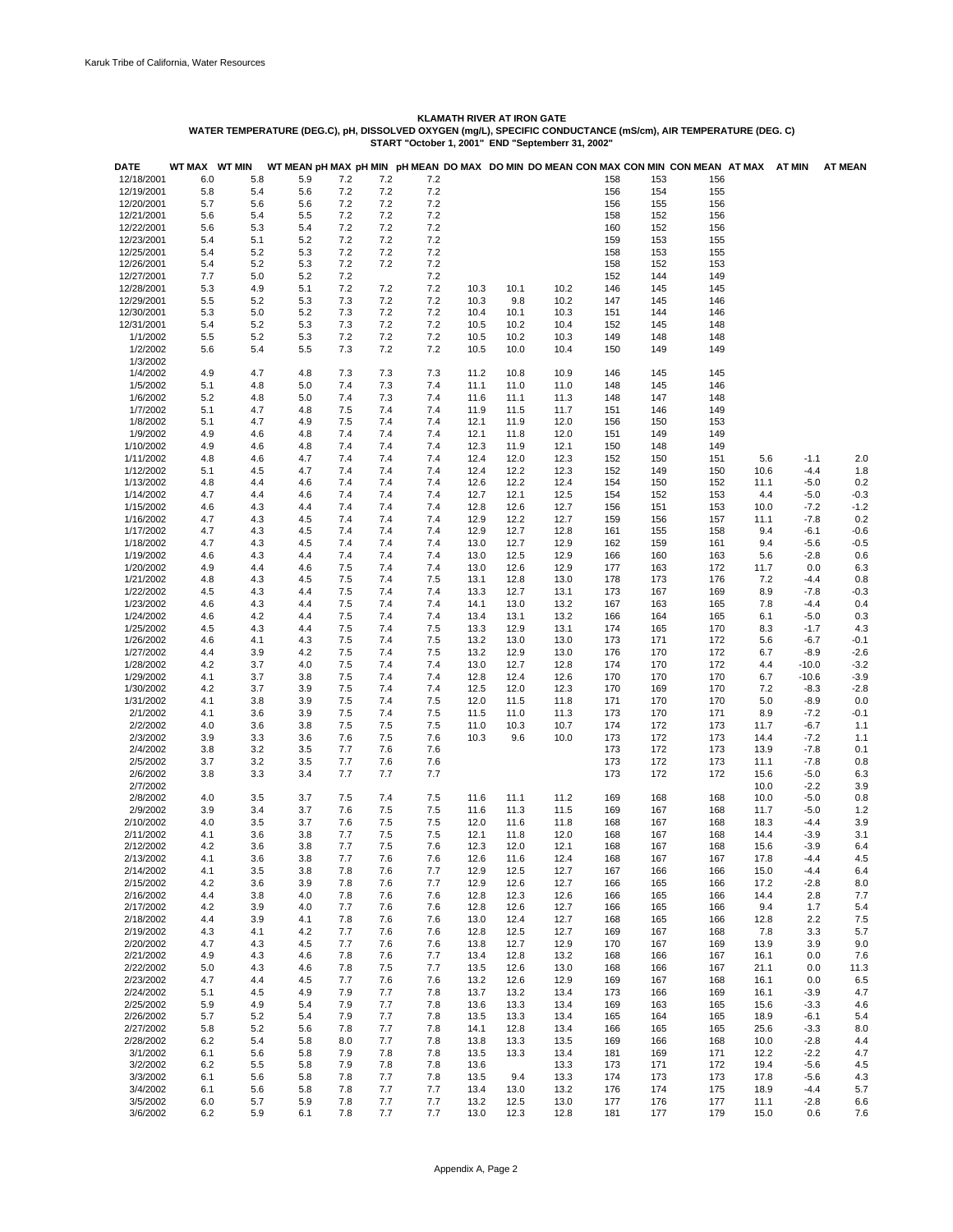| <b>DATE</b> | WT MAX WT MIN |      |              |            |     |      |      |      |      |     |     | WT MEAN pH MAX pH MIN pH MEAN DO MAX DO MIN DO MEAN CON MAX CON MIN CON MEAN AT MAX |      | AT MIN | <b>AT MEAN</b> |
|-------------|---------------|------|--------------|------------|-----|------|------|------|------|-----|-----|-------------------------------------------------------------------------------------|------|--------|----------------|
| 3/7/2002    | 6.6           |      | 6.1          | 6.3<br>8.0 | 7.8 | 7.9  | 13.7 | 13.0 | 13.4 | 188 | 181 | 186                                                                                 | 5.0  | $-6.7$ | 0.0            |
| 3/8/2002    | 6.4           |      | 6.1          | 6.3<br>7.9 | 7.8 | 7.8  | 13.3 | 12.6 | 13.1 | 191 | 187 | 189                                                                                 | 8.3  | $-6.1$ | 1.4            |
| 3/9/2002    | 6.3           |      | 5.5          | 6.0<br>7.8 | 7.5 | 7.7  | 13.1 | 12.4 | 12.8 | 191 | 179 | 186                                                                                 | 10.6 | $-2.2$ | 4.0            |
| 3/10/2002   | 6.4           |      |              | 6.3<br>7.8 | 7.7 | 7.7  | 13.0 | 12.6 | 12.8 | 197 | 189 | 192                                                                                 | 12.2 | 1.1    | 7.5            |
| 3/11/2002   | 6.6           |      | 6.1<br>6.2   | 6.4<br>7.8 | 7.7 | 7.7  | 12.8 | 12.6 | 12.8 | 195 | 193 | 193                                                                                 | 17.8 | 4.4    | 11.4           |
| 3/12/2002   |               |      |              |            |     |      |      |      |      |     |     |                                                                                     |      |        |                |
|             |               |      |              |            |     |      |      |      |      |     |     |                                                                                     | 11.7 | $-1.7$ | 5.2            |
| 3/13/2002   | 6.8           |      | 6.4          | 6.6        |     |      | 11.8 | 11.4 | 11.6 | 190 | 188 | 189                                                                                 | 7.2  | $-2.8$ | 1.1            |
| 3/14/2002   | 7.2           |      | 6.4<br>6.8   |            |     |      | 11.7 | 10.6 | 11.0 | 190 | 189 | 189                                                                                 | 8.3  | $-5.0$ | 2.0            |
| 3/15/2002   | 7.1           |      | 6.6          | 6.8        |     |      | 11.1 | 10.8 | 11.0 | 190 | 188 | 189                                                                                 | 10.6 | $-2.8$ | 2.6            |
| 3/16/2002   | 6.8           |      | 6.4          | 6.6        |     |      | 11.3 | 10.9 | 11.0 | 190 | 188 | 189                                                                                 | 7.2  | $-1.7$ | 3.1            |
| 3/17/2002   | 7.1           |      | 6.4          | 6.7        |     |      | 11.3 | 10.5 | 10.8 | 190 | 189 | 189                                                                                 | 5.6  | $-6.7$ | $-0.5$         |
| 3/18/2002   | 7.0           |      | 6.3          | 6.8        |     |      | 11.1 | 10.6 | 10.8 | 191 | 188 | 189                                                                                 | 14.4 | $-6.7$ | 5.1            |
| 3/19/2002   | 7.4           |      | 6.9<br>6.7   |            |     |      | 11.0 | 10.6 | 10.9 | 191 | 188 | 188                                                                                 | 20.0 | $-2.2$ | 8.4            |
| 3/20/2002   | 7.6           |      | 6.8          | 7.0        |     |      | 11.3 | 10.3 | 11.0 | 191 | 188 | 189                                                                                 | 22.8 | 1.1    | 11.1           |
| 3/21/2002   | 7.4           |      | 6.5<br>6.8   |            |     |      | 11.7 | 10.9 | 11.4 | 189 | 188 | 188                                                                                 | 22.8 | 2.2    | 11.5           |
| 3/22/2002   | 7.0           |      | 6.6          | 6.7        |     |      | 11.7 | 11.1 | 11.5 | 189 | 187 | 188                                                                                 | 15.6 | 3.3    | 8.3            |
| 3/23/2002   | 7.2           |      | 6.8          | 7.0        |     |      | 11.3 | 11.1 | 11.2 | 197 | 187 | 189                                                                                 | 13.3 | 2.2    | 6.0            |
| 3/24/2002   | 7.9           |      | 7.0<br>7.4   |            |     |      | 11.1 | 10.4 | 10.8 | 202 | 194 | 197                                                                                 | 15.0 | $-2.8$ | 4.7            |
| 3/25/2002   | 7.8           |      | 7.1<br>7.5   |            |     |      | 11.1 | 10.4 | 10.7 | 194 | 192 | 193                                                                                 | 17.8 | $-2.8$ | 6.5            |
| 3/26/2002   | 8.0           |      | 7.7<br>7.3   |            |     |      | 11.1 | 10.3 | 10.6 | 192 | 190 | 191                                                                                 | 19.4 | $-1.1$ | 8.8            |
| 3/27/2002   | 8.8           |      | 7.5<br>8.1   |            |     |      | 10.7 | 9.4  | 10.1 | 190 | 187 | 189                                                                                 | 17.8 | $-1.1$ | 8.8            |
| 3/28/2002   | 9.0           |      | 7.7          | 8.3        |     |      | 10.8 | 9.5  | 10.1 | 190 | 187 | 188                                                                                 | 20.0 | $-1.1$ | 9.9            |
| 3/29/2002   | 9.5           |      | 8.1          | 8.5        |     |      | 10.6 | 9.3  | 10.1 | 188 | 186 | 187                                                                                 | 23.9 | $-2.2$ | 9.5            |
| 3/30/2002   | 9.6           |      | 8.2          | 8.7        |     |      | 10.4 | 9.2  | 10.0 |     | 185 |                                                                                     | 26.1 | $-1.7$ |                |
|             |               |      |              |            |     |      |      |      |      | 188 |     | 187                                                                                 |      |        | 10.5           |
| 3/31/2002   | 9.9           |      | 8.3          | 9.0        |     |      | 10.7 | 9.2  | 10.0 | 187 | 185 | 186                                                                                 | 26.7 | $-1.1$ | 11.1           |
| 4/1/2002    | 10.2          |      | 8.6          | 9.3        |     |      | 10.5 | 9.3  | 10.0 | 187 | 185 | 186                                                                                 | 28.3 | 2.2    | 14.4           |
| 4/2/2002    | 10.0          |      | 9.1          | 9.5        |     |      | 10.5 | 10.3 | 10.4 | 187 |     | 167                                                                                 | 23.3 | 22.2   | 22.8           |
| 4/3/2002    |               |      |              |            |     |      |      |      |      |     |     |                                                                                     |      |        |                |
| 4/4/2002    |               |      |              |            |     |      |      |      |      |     |     |                                                                                     |      |        |                |
| 4/5/2002    |               |      |              |            |     |      |      |      |      |     |     |                                                                                     |      |        |                |
| 4/6/2002    |               |      |              |            |     |      |      |      |      |     |     |                                                                                     |      |        |                |
| 4/7/2002    |               |      |              |            |     |      |      |      |      |     |     |                                                                                     |      |        |                |
| 4/8/2002    |               |      |              |            |     |      |      |      |      |     |     |                                                                                     |      |        |                |
| 4/9/2002    |               |      |              |            |     |      |      |      |      |     |     |                                                                                     |      |        |                |
| 4/10/2002   | 12.0          | 11.7 | 11.9         |            |     |      | 10.1 | 9.4  | 9.9  | 176 | 176 | 176                                                                                 | 20.0 | 16.1   | 18.6           |
| 4/11/2002   | 12.2          | 11.1 | 11.5         |            |     |      | 11.4 | 10.0 | 10.7 | 177 | 174 | 176                                                                                 | 22.8 | 3.3    | 12.2           |
| 4/12/2002   | 12.3          | 11.4 | 11.8         |            |     |      | 11.0 | 10.0 | 10.5 | 176 | 173 | 175                                                                                 | 27.8 | 7.2    | 15.2           |
| 4/13/2002   | 13.9          | 11.4 | 12.0         |            |     |      | 11.6 | 9.2  | 10.7 | 175 | 171 | 173                                                                                 | 21.7 | 12.2   | 16.2           |
| 4/14/2002   | 13.8          | 11.9 | 12.5         |            |     |      | 10.8 | 9.3  | 10.3 | 173 | 170 | 171                                                                                 | 13.3 | 2.8    | 7.0            |
|             |               |      |              |            |     |      |      |      |      |     |     |                                                                                     |      |        |                |
| 4/15/2002   | 12.3          | 11.0 | 11.5         |            |     |      | 11.8 | 10.5 | 11.1 | 175 | 172 | 173                                                                                 | 11.7 | 1.7    | 5.1            |
| 4/16/2002   | 11.7          | 10.8 | 11.1         |            |     |      | 11.9 | 10.8 | 11.6 | 175 | 173 | 174                                                                                 | 7.2  | $-3.9$ | 3.1            |
| 4/18/2002   | 12.2          |      | 10.6<br>11.3 |            |     |      | 11.9 | 10.8 | 11.4 | 176 | 174 | 175                                                                                 | 11.1 | $-0.6$ | 5.4            |
| 4/19/2002   | 12.4          | 10.9 | 11.5         |            |     |      | 14.7 | 10.8 | 11.4 | 179 | 176 | 177                                                                                 | 14.4 | $-1.7$ | 6.8            |
| 4/20/2002   | 12.6          | 11.1 | 11.7         |            |     |      | 12.0 | 10.6 | 11.4 | 187 | 178 | 180                                                                                 | 17.8 | $-1.7$ | 8.0            |
| 4/21/2002   | 12.8          | 11.3 | 11.9         |            |     |      | 12.2 | 10.7 | 11.3 | 183 | 180 | 181                                                                                 | 22.2 | $-1.1$ | 10.0           |
| 4/22/2002   | 12.3          |      | 11.6<br>11.9 |            |     |      | 11.6 | 10.9 | 11.3 | 183 | 182 | 182                                                                                 | 22.8 | 2.2    | 12.9           |
| 4/23/2002   |               |      |              |            |     |      |      |      |      |     |     |                                                                                     | 23.3 | 3.9    | 12.9           |
| 4/24/2002   |               |      | 12.2<br>13.0 | 7.7        |     | 7.4  | 10.4 | 7.9  | 9.7  | 172 |     | 167                                                                                 | 27.8 | 5.6    | 15.2           |
| 4/25/2002   | 14.1          |      | 11.8<br>12.9 | 8.2        | 7.4 | 7.8  | 11.8 | 9.5  | 10.4 | 173 | 171 | 172                                                                                 | 27.8 | 2.2    | 14.5           |
| 4/26/2002   | 13.7          |      | 12.3<br>13.0 | 8.2        | 7.5 | 7.9  | 11.7 | 10.0 | 10.8 | 173 | 171 | 172                                                                                 | 15.6 | 2.2    | 9.4            |
| 4/27/2002   | 12.9          |      | 12.2<br>12.6 | 8.1        | 7.6 | 7.8  | 11.6 | 10.3 | 10.9 | 172 | 171 | 172                                                                                 | 12.2 | 3.3    | 7.4            |
| 4/28/2002   | 12.5          | 11.9 | 12.2         | 7.8        | 7.5 | 7.6  | 10.9 | 10.2 | 10.6 | 172 | 171 | 172                                                                                 | 17.8 | 0.6    | 9.6            |
| 4/29/2002   | 13.1          | 11.0 | 12.2         | 8.4        | 7.6 | 7.9  | 12.9 | 10.7 | 11.4 | 231 | 171 | 178                                                                                 | 17.2 | 0.6    | 8.7            |
| 4/30/2002   | 11.3          | 10.8 | 11.0         | 7.8        | 7.6 | 7.7  | 11.6 | 9.6  | 11.2 | 233 | 181 | 204                                                                                 | 12.8 | 3.3    | 5.7            |
| 5/1/2002    | 12.7          | 11.3 | 12.0         | 8.0        | 7.7 | 7.8  | 11.9 | 5.8  | 11.1 | 187 | 170 | 175                                                                                 | 21.1 | 2.2    | 11.4           |
| 5/2/2002    | 13.6          |      | 12.2<br>12.7 | 8.2        | 7.7 | 8.1  | 11.9 | 5.7  | 11.0 | 173 | 170 | 171                                                                                 | 22.8 | 3.9    |                |
|             |               |      |              |            |     |      |      |      |      |     |     |                                                                                     |      |        | 14.1           |
| 5/3/2002    | 14.0          |      | 12.2<br>12.9 | 8.3        | 7.9 | 8.1  | 12.1 | 4.0  | 7.2  | 173 | 170 | 171                                                                                 | 19.4 | 1.1    | 10.7           |
| 5/4/2002    | 15.3          | 12.7 | 13.6         | 8.6        | 7.6 | 8.1  | 11.2 | 4.3  | 8.0  | 176 | 168 | 170                                                                                 | 22.8 | 2.2    | 13.4           |
| 5/5/2002    | 14.5          |      | 12.4<br>13.3 | 8.2        | 7.6 | 7.9  | 9.5  | 6.7  | 8.2  | 171 | 167 | 169                                                                                 | 23.9 | 2.2    | 12.1           |
| 5/6/2002    | 14.9          | 12.7 | 13.6         | 8.3        | 7.8 | 8.1  | 9.2  | 4.5  | 7.2  | 169 | 166 | 168                                                                                 | 20.0 | 2.2    | 9.8            |
| 5/7/2002    | 14.6          |      | 12.3<br>13.2 | 8.4        | 7.7 | 8.0  | 8.8  | 5.1  | 6.9  | 178 | 166 | 169                                                                                 | 16.7 | $-1.7$ | 7.7            |
| 5/8/2002    |               |      |              |            |     |      | 7.0  | 7.0  | 7.0  | 168 | 168 | 168                                                                                 | 24.4 | $-0.6$ | 10.7           |
| 5/9/2002    | 14.4          | 12.9 | 13.6         |            |     |      | 8.5  | 8.1  | 8.3  | 166 | 163 | 165                                                                                 | 17.2 | 5.0    | 9.4            |
| 5/10/2002   | 13.7          | 12.4 | 13.1         |            |     |      | 8.3  | 8.0  | 8.1  | 164 | 163 | 164                                                                                 | 18.3 | $-0.6$ | 8.9            |
| 5/11/2002   | 14.4          | 13.0 | 13.6         |            |     |      | 8.3  | 8.1  | 8.2  | 165 | 161 | 163                                                                                 | 26.1 | 1.7    | 13.6           |
| 5/12/2002   | 14.1          |      | 12.8<br>13.4 |            |     |      | 8.2  | 7.6  | 7.9  | 165 | 161 | 162                                                                                 | 29.4 | 7.8    | 18.3           |
| 5/13/2002   | 15.3          | 13.8 | 14.4         |            |     |      | 8.3  | 7.9  | 8.1  | 168 | 160 | 161                                                                                 | 22.2 | 2.2    | 11.1           |
| 5/14/2002   | 15.9          | 14.0 | 14.9         |            |     |      | 8.2  | 7.9  | 8.1  | 164 | 160 | 162                                                                                 | 25.0 | 3.3    | 13.9           |
| 5/15/2002   | 14.8          | 14.8 | 14.8         | 8.3        | 8.1 | 8.3  | 8.1  | 8.0  | 8.0  | 163 | 163 | 163                                                                                 | 22.2 | 1.7    | 12.5           |
| 5/16/2002   |               |      | 14.5<br>15.4 | 8.4        | 8.1 | 8.3  | 9.8  | 8.1  | 9.1  | 166 |     | 162                                                                                 | 31.1 | 8.9    | 17.5           |
| 5/17/2002   | 16.4          |      | 14.3<br>15.2 | 8.4        | 7.9 | 8.2  | 9.4  | 8.8  | 9.1  | 168 | 165 | 167                                                                                 | 27.2 | 7.8    | 17.8           |
|             |               |      |              |            |     |      |      |      |      |     |     |                                                                                     |      |        |                |
| 5/18/2002   | 14.5          |      | 12.5<br>13.8 | 8.0        | 7.4 | 7.7  | 9.2  | 8.1  | 8.6  | 170 | 142 | 167                                                                                 | 24.4 | 8.9    | 15.2           |
| 5/19/2002   | 13.9          |      | 12.3<br>13.0 | 8.0        | 7.4 | 7.7  | 9.1  | 7.7  | 8.4  | 173 | 163 | 167                                                                                 | 16.1 | 5.0    | 10.4           |
| 5/20/2002   | 14.6          | 12.8 | 13.5         | 8.2        | 7.5 | 7.9  | 9.4  | 7.8  | 8.6  | 173 | 169 | 171                                                                                 | 16.7 | 6.1    | 9.7            |
| 5/21/2002   | 14.7          | 13.7 | 14.1         | 8.2        | 7.9 | 8.1  | 9.6  | 8.1  | 8.9  | 175 | 172 | 174                                                                                 | 17.8 | 2.2    | 9.8            |
| 5/22/2002   | 15.3          | 15.1 | 15.2         | 10.4       | 9.5 | 10.0 | 10.1 | 9.8  | 10.0 | 177 | 175 | 176                                                                                 | 24.4 | 0.6    | 11.9           |
| 5/23/2002   | 15.6          | 14.1 | 14.8         | 10.2       | 9.4 | 9.7  | 11.3 | 9.9  | 10.7 | 177 | 175 | 176                                                                                 | 29.4 | 3.9    | 16.0           |
| 5/24/2002   | 16.4          | 14.7 | 15.2         | 10.0       | 9.2 | 9.5  | 11.2 | 9.8  | 10.7 | 178 | 177 | 178                                                                                 | 28.9 | 8.9    | 18.8           |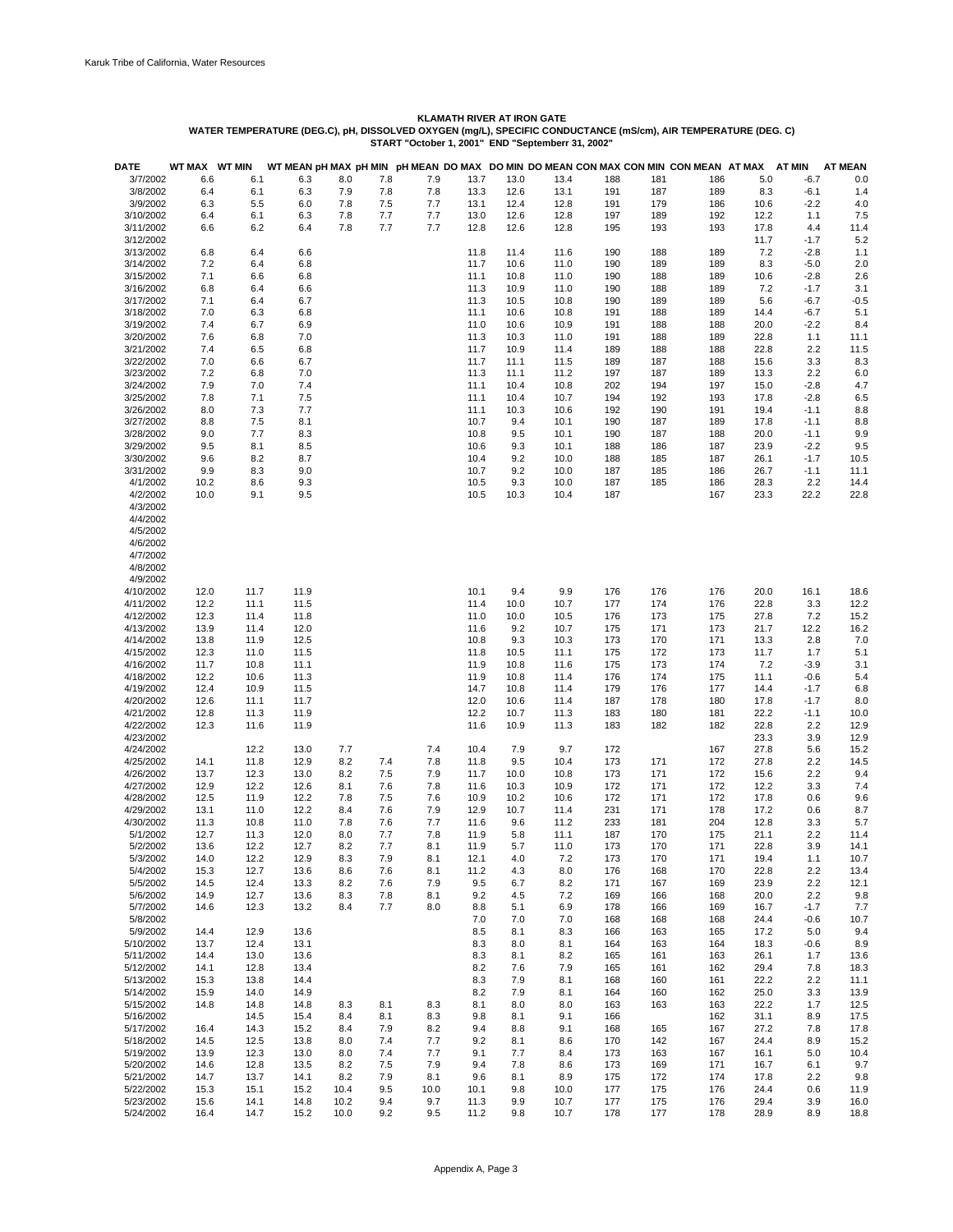| <b>DATE</b>            | WT MAX WT MIN |              |              |            |            |            |            |            |            |            |            | WT MEAN pH MAX pH MIN pH MEAN DO MAX DO MIN DO MEAN CON MAX CON MIN CON MEAN AT MAX |              | AT MIN       | <b>AT MEAN</b> |
|------------------------|---------------|--------------|--------------|------------|------------|------------|------------|------------|------------|------------|------------|-------------------------------------------------------------------------------------|--------------|--------------|----------------|
| 5/25/2002              | 16.3          | 14.8         | 15.5         | 9.9        | 9.0        | 9.4        | 11.3       | 10.0       | 10.7       | 180        | 178        | 178                                                                                 | 31.7         | 10.0         | 18.8           |
| 5/26/2002              | 16.4          | 14.2         | 15.3         | 9.6        | 8.3        | 9.0        | 12.3       | 10.6       | 11.3       | 182        | 180        | 181                                                                                 | 27.8         | 10.6         | 16.4           |
| 5/27/2002              | 15.8          | 14.3         | 15.1         | 9.7        | 8.3        | 9.0        | 12.8       | 10.2       | 11.4       | 184        | 181        | 183                                                                                 | 28.9         | 10.0         | 18.2           |
| 5/28/2002              | 16.1          | 15.2         | 15.4         | 9.5        | 8.4        | 8.8        | 12.1       | 10.8       | 11.6       | 185        | 183        | 184                                                                                 | 31.1         | 15.0         | 22.6           |
| 5/29/2002              | 18.1          | 17.1         | 17.7         | 8.2        | 7.9        | 8.1        | 9.9        | 8.8        | 9.3        | 175        | 173        | 173                                                                                 | 28.9         | 9.4          | 20.1           |
| 5/30/2002              | 17.5          | 15.8         | 16.5         | 8.1        | 7.8        | 7.9        | 9.2        | 8.3        | 8.7        | 174        |            | 171                                                                                 | 33.3         | 6.7          | 18.5           |
| 5/31/2002              | 19.1          | 16.0         | 17.1         | 8.4        | 7.8        | 8.0        | 9.4        | 7.2        | 8.5        | 176        | 171        | 173                                                                                 | 26.1         | 12.2         | 17.2           |
| 6/1/2002               | 18.3          | 15.7         | 16.8         | 8.1        | 7.7        | 7.9        | 10.0       | 6.4        | 9.0        | 176        | 173        | 175                                                                                 | 24.4         | 5.0          | 15.3           |
| 6/2/2002               | 18.3          | 16.0         | 16.8         | 8.1        | 7.6        | 7.8        | 10.6       | 6.3        | 9.7        | 178        | 174        | 175                                                                                 | 26.7         | 5.6          | 17.0           |
| 6/3/2002               | 18.4          | 16.1         | 16.8         | 8.0        | 7.6        | 7.7        | 9.5        | 4.5        | 6.9        | 179        | 177        | 178                                                                                 | 28.3         | 8.3          | 19.1           |
| 6/4/2002               | 19.3          | 17.4         | 18.5         | 8.2        | 7.8        | 8.0        | 11.0       | 9.8        | 10.1       | 186        | 184        | 185                                                                                 | 28.3         | 10.0         | 20.0           |
| 6/5/2002               | 19.0          | 17.0         | 17.9         | 8.2        | 7.7        | 7.9        | 10.1       | 8.9        | 9.4        | 186        | 185        | 186                                                                                 | 26.1         | 8.3          | 18.1           |
| 6/6/2002               | 19.8          | 16.9         | 18.0         | 8.5        | 7.8        | 8.0        | 10.6       | 8.9        | 9.6        | 187        | 185        | 186                                                                                 | 22.2         | 5.6          | 13.6           |
| 6/7/2002               | 18.8          | 16.6         | 17.8         | 8.5        | 7.8        | 8.1        | 10.8       | 9.0        | 9.7        | 187        | 185        | 186                                                                                 | 19.4         | 1.7          | 9.9            |
| 6/8/2002               | 18.2          | 16.0         | 17.1         | 8.3        | 7.7        | 8.0        | 10.6       | 9.1        | 9.6        | 188        | 186        | 187                                                                                 | 19.4         | 2.2          | 10.8           |
| 6/9/2002               | 17.9          | 16.4         | 17.1         | 8.3        | 7.8        | 8.0        | 10.5       | 8.9        | 9.5        | 188        | 186        | 187                                                                                 | 27.2         | 4.4          | 15.9           |
| 6/10/2002              | 18.7          | 16.6         | 17.4         | 8.3<br>7.9 | 7.7<br>7.6 | 7.9<br>7.7 | 10.7       | 8.6        | 9.5        | 189        | 186        | 187                                                                                 | 31.7         | 6.7          | 19.2           |
| 6/11/2002              | 17.9          | 17.0         | 17.3         |            | 7.7        |            | 10.2       | 8.7        | 9.0        | 189        | 186        | 188                                                                                 | 35.6         | 8.9          | 21.9           |
| 6/12/2002<br>6/14/2002 | 18.6<br>18.9  | 17.6<br>17.1 | 18.2<br>18.0 | 8.3<br>8.3 | 7.7        | 8.1<br>8.0 | 9.5<br>9.5 | 8.3<br>7.6 | 9.3<br>8.4 | 192<br>195 | 191<br>192 | 192<br>194                                                                          | 37.8<br>33.3 | 7.2<br>8.3   | 21.5<br>21.8   |
| 6/15/2002              | 19.2          | 17.6         | 18.3         | 8.3        | 7.7        | 8.0        | 9.1        | 7.4        | 8.1        | 197        | 193        | 195                                                                                 | 34.4         | 10.0         | 22.4           |
| 6/16/2002              | 20.1          | 17.6         | 18.5         | 8.3        | 7.6        | 7.9        | 9.0        | 7.2        | 8.0        | 198        | 194        | 196                                                                                 | 30.6         | 8.3          | 19.9           |
| 6/17/2002              | 18.3          | 17.6         | 17.9         | 8.1        | 7.6        | 7.8        | 8.7        | 7.4        | 8.0        | 198        | 195        | 196                                                                                 | 23.3         | 8.3          | 17.2           |
| 6/18/2002              | 20.2          | 17.3         | 18.6         | 8.4        | 7.6        | 8.0        | 9.3        | 7.4        | 8.1        | 199        | 196        | 197                                                                                 | 24.4         | 6.1          | 17.3           |
| 6/19/2002              | 19.3          | 17.7         | 18.5         | 8.2        | 7.7        | 7.9        | 8.8        | 7.0        | 8.0        | 199        | 196        | 197                                                                                 | 30.0         | 5.0          | 17.8           |
| 6/20/2002              | 18.7          | 18.1         | 18.3         | 8.0        | 7.8        | 7.9        | 8.5        | 7.1        | 7.7        | 198        | 196        | 197                                                                                 | 30.6         | 6.7          | 19.7           |
| 6/21/2002              |               |              |              |            |            |            |            |            |            |            |            |                                                                                     | 32.2         | 9.4          | 21.5           |
| 6/22/2002              |               |              |              |            |            |            |            |            |            |            |            |                                                                                     |              |              |                |
| 6/23/2002              |               |              |              |            |            |            |            |            |            |            |            |                                                                                     |              |              |                |
| 6/24/2002              | 20.6          | 19.2         | 19.8         | 8.1        | 7.6        | 7.8        | 12.8       | 9.1        | 10.1       | 195        | 191        | 192                                                                                 | 33.3         | 12.2         | 24.4           |
| 6/25/2002              | 20.7          | 18.7         | 19.6         | 8.2        | 7.6        | 7.8        | 10.6       | 8.3        | 9.4        | 194        | 190        | 192                                                                                 | 36.1         | 11.7         | 24.7           |
| 6/26/2002              | 19.3          | 18.8         | 19.1         | 7.9        | 7.7        | 7.8        | 9.7        | 8.5        | 8.9        | 193        | 191        | 192                                                                                 | 35.6         | 13.9         | 22.8           |
| 6/27/2002              | 21.1          | 19.3         | 20.1         | 8.2        | 7.6        | 7.9        | 9.2        | 7.4        | 8.1        | 192        | 191        | 191                                                                                 | 32.8         | 15.6         | 24.1           |
| 6/28/2002              | 20.2          | 19.1         | 19.6         | 8.2        | 7.7        | 7.8        | 9.1        | 7.2        | 8.0        | 193        | 190        | 192                                                                                 | 31.1         | 17.8         | 23.9           |
| 6/29/2002              | 20.8          | 19.0         | 19.9         | 8.1        | 7.7        | 7.9        | 9.2        | 7.3        | 8.1        | 193        | 191        | 192                                                                                 | 30.6         | 9.4          | 21.0           |
| 6/30/2002              | 21.2          | 19.6         | 20.3         | 8.2        | 7.7        | 7.9        | 9.1        | 7.5        | 8.2        | 192        | 191        | 191                                                                                 | 29.4         | 10.0         | 20.8           |
| 7/1/2002               | 21.4          | 19.8         | 20.5         | 8.2        | 7.8        | 8.0        | 9.2        | 7.6        | 8.2        | 191        | 189        | 190                                                                                 | 31.7         | 10.6         | 21.4           |
| 7/2/2002               | 21.3          | 19.8         | 20.3         | 8.2        | 7.8        | 7.9        | 9.3        | 7.5        | 8.1        | 190        | 187        | 189                                                                                 | 36.1         | 10.0         | 22.4           |
| 7/3/2002               |               |              |              |            |            |            | 8.6        | 8.5        | 8.6        | 187        | 187        | 187                                                                                 | 33.3         | 8.3          | 19.5           |
| 7/4/2002               | 21.8          | 19.9         | 20.7         | 10.7       | 8.5        | 9.2        | 9.9        | 6.8        | 9.0        | 199        | 197        | 199                                                                                 | 29.4         | 8.9          | 19.8           |
| 7/5/2002               | 21.2          | 20.0         | 20.6         | 10.2       | 8.3        | 9.0        | 10.0       | 7.9        | 9.1        | 202        | 198        | 200                                                                                 | 33.9         | 10.0         | 23.1           |
| 7/6/2002               | 21.3          | 20.4         | 20.8         | 10.2       | 8.0        | 8.9        | 10.1       | 7.8        | 9.2        | 203        | 200        | 202                                                                                 | 34.4         | 13.3         | 24.4           |
| 7/7/2002               | 21.8          | 19.9         | 20.8         | 10.0       | 8.3        | 8.9        | 10.1       | 7.8        | 9.1        | 202        | 201        | 202                                                                                 | 30.6         | 7.8          | 19.2           |
| 7/8/2002               | 21.2          | 19.9         | 20.5         | 10.1       | 8.2        | 8.9        | 10.1       | 7.9        | 9.3        | 203        | 201        | 202                                                                                 | 38.9         | 8.9          | 21.6           |
| 7/9/2002               | 21.1          | 20.3         | 20.6         | 9.7        | 8.1        | 8.7        | 10.3       | 8.2        | 9.3        | 204        | 202        | 203                                                                                 | 41.1         | 12.8         | 27.1           |
| 7/10/2002              |               |              |              | 8.3        | 8.2        | 8.3        |            |            |            |            |            |                                                                                     | 42.8         | 16.1         | 28.7           |
| 7/11/2002              | 22.3          | 20.6         | 21.3         | 8.4        | 7.8        | 8.0        | 9.5        | 7.2        | 7.8        | 201        | 199        | 200                                                                                 | 42.2         | 18.3         | 28.8           |
| 7/12/2002              | 22.2          | 20.4         | 21.0         | 8.4        | 7.8        | 8.0        | 9.2        | 6.9        | 7.8        | 200        | 199        | 200                                                                                 | 40.6         | 12.2         | 29.2           |
| 7/13/2002              | 22.2          | 20.6         | 21.3         | 8.4        | 7.8        | 8.1        | 9.1        | 6.8        | 7.6        | 201        | 198        | 199                                                                                 | 38.9         | 15.6         | 25.6           |
| 7/14/2002              | 22.8          | 20.4         | 21.4         | 8.5        | 7.8        | 8.1        | 9.0        | 6.6        | 7.6        | 200        | 197        | 198                                                                                 | 33.9         | 13.3         | 24.1           |
| 7/15/2002              | 22.2          | 20.5         | 21.3         | 8.5        | 7.9        | 8.1        | 8.9        | 6.8        | 7.5        | 197        | 195        | 196                                                                                 | 41.1         | 11.7         | 24.9           |
| 7/16/2002              | 22.0          | 20.6         | 21.1         | 8.4        | 8.0        | 8.1        | 8.8        | 6.9        | 7.6        | 195        | 193        | 194                                                                                 | 36.1         | 13.3         | 25.4           |
| 7/17/2002              | 21.3          | 21.0         | 21.1         | 8.4        | 8.1        | 8.3        | 8.0        | 7.8        | 7.9        | 203        | 193        | 201                                                                                 | 35.6         | 13.3         | 25.1           |
| 7/18/2002              | 22.2          | 20.5         | 21.3         | 8.4        | 7.8        | 8.1        | 8.5        | 6.6        | 7.3        | 203        | 201        | 202                                                                                 | 36.7         | 13.9         | 24.2           |
| 7/19/2002              | 22.8          | 20.6         | 21.5         | 8.5        | 7.9        | 8.2        | 8.4        | 6.5        | 7.3        | 203        | 200        | 202                                                                                 | 35.0         | 11.7         | 22.9           |
| 7/20/2002              | 22.3          | 20.7         | 21.5         | 8.4        | 7.9        | 8.1        | 8.2        | 6.5        | 7.2        | 201        | 198        | 200                                                                                 | 38.3         | 14.4         | 26.1           |
| 7/21/2002              | 22.3          | 20.8         | 21.4         | 8.4        | 7.8        | 8.1        | 8.2        | 6.2        | 6.9        | 199        | 196        | 197                                                                                 | 43.3         | 20.6         | 28.5           |
| 7/22/2002              | 21.9          | 20.5         | 21.2         | 8.3        | 7.6        | 7.9        | 7.3        | 5.0        | 6.1        | 198        | 194        | 196                                                                                 | 35.0         | 12.8         | 23.6           |
| 7/23/2002              | 22.1          | 20.2         | 20.8         | 8.3        | 7.4        | 7.8        | 7.2        | 2.8        | 5.2        | 195        | 192        | 194                                                                                 | 35.6         | 9.4          | 22.8           |
| 7/24/2002              | 21.3          | 21.1         | 21.2         | 8.2        | 8.2        | 8.2        | 7.9        | 7.9        | 7.9        | 195        | 194        | 194                                                                                 | 38.3         | 12.8         | 24.8           |
| 7/25/2002              | 22.3          | 20.6         | 21.5         | 8.6        | 8.0        | 8.3        | 8.4        | 6.8        | 7.7        | 194        | 191        | 193                                                                                 | 33.9         | 13.9         | 27.1           |
| 7/26/2002              | 22.3          | 20.7         | 21.4         | 8.6        | 8.0        | 8.3        | 8.6        | 6.8        | 7.5        | 193        | 189        | 191                                                                                 | 32.2         | 12.8         | 23.2           |
| 7/27/2002              | 22.6          | 20.6         | 21.4         | 8.7        | 8.1        | 8.3        | 8.7        | 6.8        | 7.5        | 190        | 186        | 189                                                                                 | 34.4         | 11.1         | 22.7           |
| 7/28/2002              | 22.6          | 20.8         | 21.5         | 8.7        | 8.2        | 8.4        | 9.1        | 7.0        | 7.7        | 188        | 185        | 186                                                                                 | 36.1         | 14.4         | 25.2           |
| 7/29/2002              | 22.2          | 20.8         | 21.3         | 8.7        | 8.1        | 8.3        | 8.5        | 6.8        | 7.4        | 185        | 178        | 182                                                                                 | 35.0         | 15.0         | 24.6           |
| 7/30/2002              | 22.3          | 20.8         | 21.4         | 8.7        | 7.9        | 8.3        | 9.0        | 7.1        | 7.9        | 182        | 177        | 179                                                                                 | 35.0         | 14.4         | 24.4           |
| 7/31/2002              |               |              |              |            |            |            |            |            |            |            |            |                                                                                     | 35.0         | 9.4          | 22.3           |
| 8/1/2002               | 21.6          | 20.7         | 21.3         | 8.6        | 7.0        | 8.4        | 9.4        | 8.1        | 8.5        | 189        |            | 172                                                                                 | 31.1         | 10.0         | 20.9           |
| 8/2/2002               | 21.8          | 20.3         | 20.8         | 8.7        | 7.8        | 8.3        | 8.5        | 6.6        | 7.3        | 191        | 188        | 190                                                                                 | 31.7         | 9.4          | 20.3           |
| 8/3/2002               | 21.2          | 19.9         | 20.5         | 8.6        | 7.7        | 8.1        | 7.8        | 6.5        | 7.1        | 196        | 187        | 191                                                                                 | 26.1         | 9.4          | 17.3           |
| 8/4/2002               | 21.1          | 19.3         | 20.1         | 8.2        | 7.5        | 7.9        | 8.5        | 6.4        | 7.0        | 193        | 187        | 189                                                                                 | 28.9         | 5.6          | 14.0           |
| 8/5/2002               | 20.7          | 19.3         | 20.0         | 7.6        | 7.1        | 7.3        | 7.7        | 5.5        | 6.5        | 199        | 188        | 190                                                                                 | 23.3         | 5.6          | 15.1           |
| 8/6/2002               | 20.0          | 18.8         | 19.4         | 7.2        | 7.1        | 7.2        | 7.2        | 5.3        | 6.1        | 194        | 187        | 190                                                                                 | 28.9         | 3.9          | 17.0           |
| 8/7/2002               |               | 20.2         | 20.8         |            |            |            |            |            |            |            |            |                                                                                     | 33.3<br>37.2 | 6.7          | 19.2           |
| 8/8/2002<br>8/9/2002   | 21.0          | 19.6         | 20.1         |            |            |            |            |            |            |            |            |                                                                                     | 41.1         | 10.0<br>11.7 | 23.2<br>23.9   |
| 8/10/2002              | 21.1          | 19.7         | 20.3         |            |            |            |            |            |            |            |            |                                                                                     | 42.8         | 11.7         | 24.4           |
| 8/11/2002              | 20.9          | 19.7         | 20.3         |            |            |            |            |            |            |            |            |                                                                                     | 39.4         | 12.2         | 25.0           |
|                        |               |              |              |            |            |            |            |            |            |            |            |                                                                                     |              |              |                |